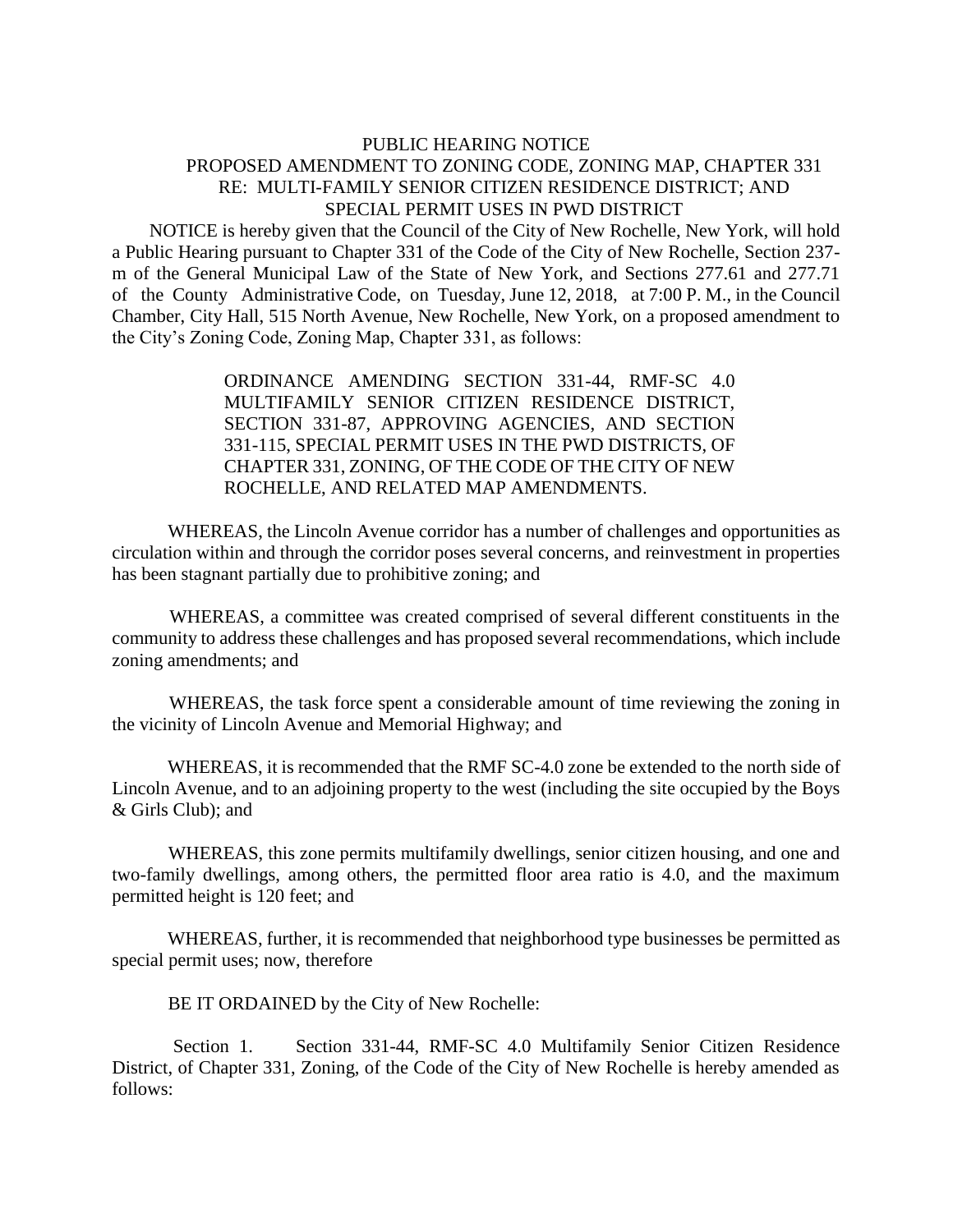## § 331-44. RMF-SC 4.0 Multifamily Senior Citizen Residence District.

C. Uses allowed by special permit.

- 8. Business, professional, or governmental offices.
- 9. Stores and shops exclusively for sale at retail or the performance of customary personal services.

 10. Manufacture of products for retail sale on the premises only, provided that not more than five persons shall be so employed at any one time, and provided further that not more than 30% of the gross floor area of any establishment be so used.

- 11. Banks.
- 12. Restaurants.
- 13. Restaurants, carry-out.
- 14. Community purpose buildings.
- 15. Off-street parking facilities (See Article XIV.)

Section 2. Section 331-87, Approving agencies, of Chapter 331, Zoning, of the Code of the City of New Rochelle is hereby amended as follows:

§ 331-87. Approving agencies.

B. Planning Board.[1]

 (1) The Planning Board shall have authority to approve the following listed special permit uses, in addition to any other specially permitted uses not specifically identified in this section:

(ff) Nonresidential uses in the RMF SC-4.0 Zone noted in Section 331-44C.8-15.

 Section 3.Section 331-115, Special permit uses in the PWD Districts of Chapter 331, Zoning, of the Code of the City of New Rochelle is hereby amended by adding the following:

§ 331-115. 3. Nonresidential uses in the RMF SC-4.0 Zone.

Nonresidential uses in the RMF SC-4.0 Zone shall meeting the following requirements:

- 1. Minimum of 200-feet of site frontage.
- 2. Frontage on Lincoln Avenue.
- 3. Hours of operation, delivery times, and trash removal shall be set by the Planning Board.

Matter [bracketed] deleted. Matter underlined added.